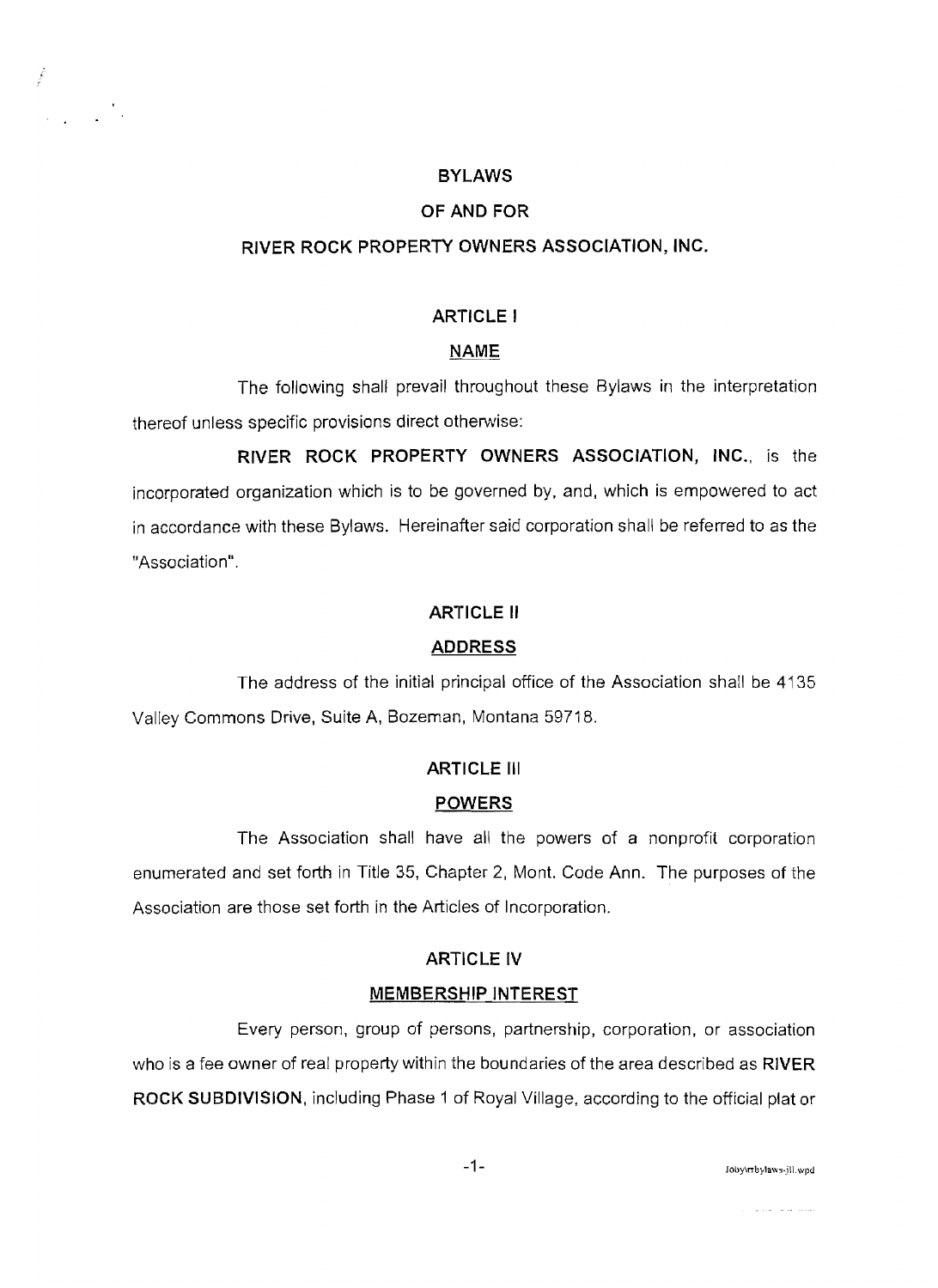plats thereof on file and of record in the office of the County Clerk and Recorder of Gallatin County, Montana, shall be a member of the Association. By this provision, each tract as shown on the plat and amendments thereto shall entitle the owner of one membership interest **in** the Association.

Multiple owners of a single parcel of real property would have, collectively, one such membership or voting interest as set forth on the attached schedule. If more than one tract is owned, the owner or owners thereof would have one membership or voting interest for each separate parcel of real property. There may be multiple assessments on a single parcel upon which multiple dwellings are located as set forth on the attached schedule.

Membership interest shall run with the land so that said interest is an incident to ownership beginning when ownership rights are acquired and terminating when such rights are divested. Accordingly, no member shall be expelled, nor shall he be permitted to withdraw or resign while possessing a membership interest.

#### **ARTICLE V**

#### **MEETINGS**

There shall be an annual meeting of the membership. The date, hour and place of such meeting shall be contained in the notice of meetings as hereinafter described. The annual meeting shall be the time for the conduct of any and all legitimate business of the Association, including election of directors and presentation of reports. Voting at all meetings shall be in the manner prescribed in these Bylaws.

Special meetings may be called at any time upon the initiative of the Board of Directors. A special meeting must be called when a Petition signed by fifty percent (50%) of the membership interest outstanding and eligible to vote at the time has been presented to any member of the Board of Directors. Such special meeting shall be called as soon as practicable after receipt of said Petition. Notice of any such special meeting shall state the hour, date and place of the meeting and shall further precisely state the

 $-2-$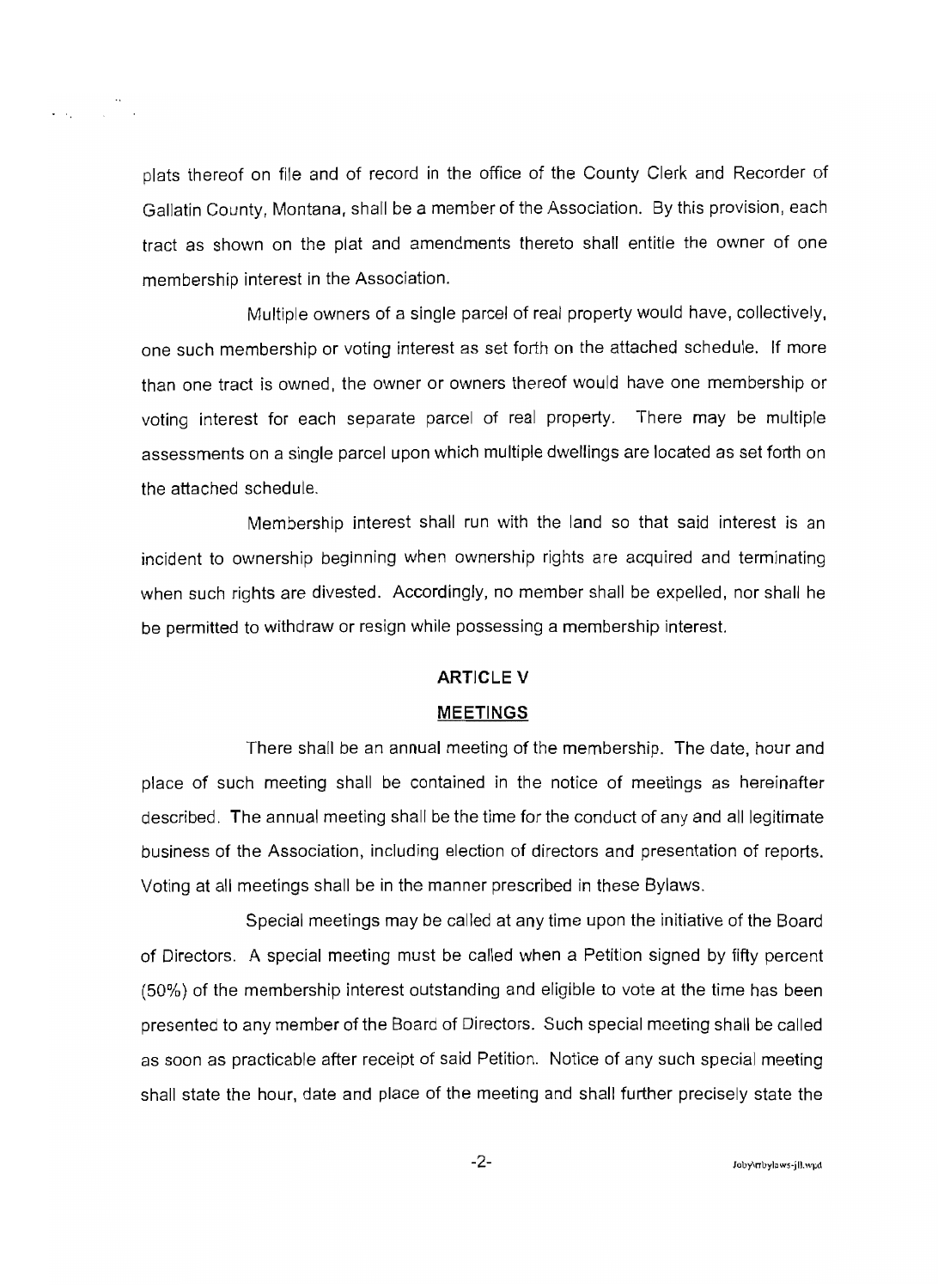

reasons of such meeting, and said special meeting held shall be strictly confined to the matters set forth in the notice unless seventy-five percent (75%) of the said membership interest present agree otherwise.

All meetings, both annual and special, shall be presided over by the Chairman of the Board of Directors or his appointed representative.

Any meeting may be adjourned by the Board of Directors at their discretion, but any meeting adjourned before all its business is disposed of shall be reconvened within thirty (30) days of such adjournment upon due notice given.

Resolutions as hereinafter described may be introduced by any member at any annual meeting provided such resolution in written form is presented to the Secretary of the Board no later than ten (10) days prior to the date of such meeting.

Written notice of all meetings, annual and special, shall be mailed to every member of record no later than ten (10) days and not more than fifty (50) days before the date of the meeting. It shall be the duty of each member to advise the Association of his current address.

#### **ARTICLE VI**

#### **VOTING**

Each membership interest as defined in Articles IV and XIJI and as delineated on the attached schedule of these Bylaws shall have one (I) vote on all matters to come before the Association meeting. Voting of such interest shall be in the manner provided by the Board of Directors and in these Bylaws. Voting may be in person or by written proxy.

#### **ARTICLE VII**

#### **RESOLUTIONS**

All matters that are the business and concern of the Association shall be presented to the Association and meetings of the Association in the form of resolutions directed to the Board of Directors. Such resolutions as are passed by over fifty percent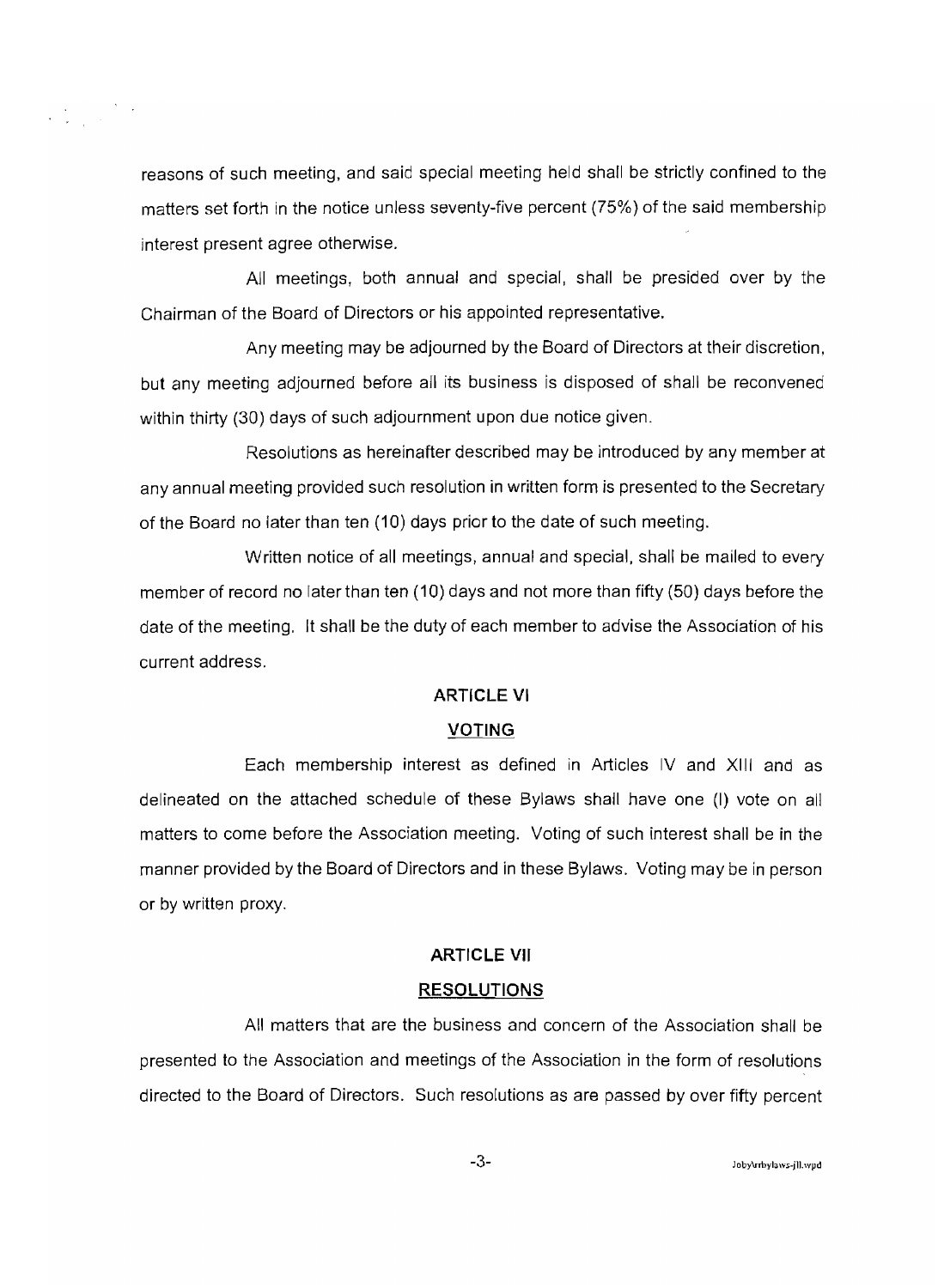(50%) of the said membership interest of record and eligible to vote shall be binding on the Board of Directors. Such binding resolution shall have the effect of compelling the Board of Directors to take positive action in response to the general inclination of the resolution. However, the scope, extent, and specific character of all such action shall be within the final discretion of the Board of Directors.

## **ARTICLE VIII**

#### **POWERS AND DUTIES OF BOARD**

The Board of Directors shall have the following powers and duties:

- A. To enter into contracts and agreements as are necessary to effect the business of the Association.
- B. To provide for the construction, installation, acquisition, replacement, operation, maintenance, and repair by the Association of buildings, equipment, common areas, park facilities, community center building, and other common facilities, and service streets, roads, bridges, lighting, garbage removal and disposal in common areas, security of persons or property, fire protection, and other municipal or quasi-municipal services and functions and to allow the use of Association property on buildings for county, state, or other governmental branches that promote the health and safety of the Contracts for such work with third parties which provide for a term or duration in excess of three years must be approved by a majority of the members, which approval may be ratified at the annual or any special meeting of the Association.
- C. To make and establish rules and regulations for the governance of facilities and the performing of such functions, the taking of such action and operating in such areas as are within the jurisdictions of the Association including voluntary provision of an office space in the community center building for Gallatin County Sheriffs office for potential community program.
- D. To make assessments as described in these Bylaws and the Declaration of Covenants, Conditions and Restrictions including Design Guidelines on file and of record in the office of the County Clerk and Recorder of Gallatin County, Montana recorded on Film 201 Page 2283, and any amendments thereto.
- E. To take necessary and appropriate action to collect assessments from members, including the filing of liens and prosecuting foreclosures as provided in these Bylaws.
- F. To incur debt and grant security interests in Association property to collateralize such debt for any capital or operating assessment whether incurred in the past or future, or to accept assignments and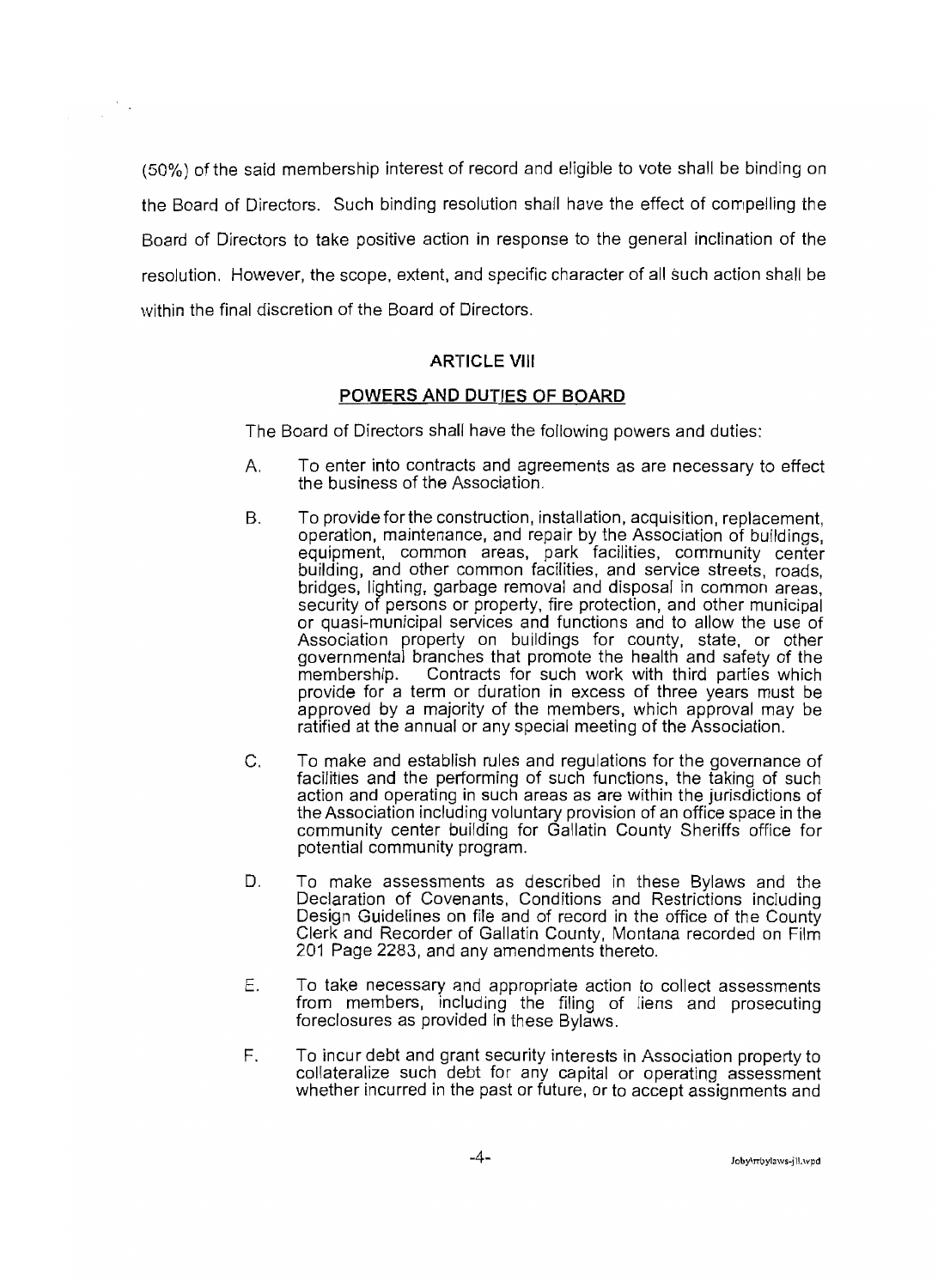

contracts relating to capital facilities and to assign a portion of the assessment as provided in these by-laws and the Declaration of Covenants, Conditions and Restrictions referenced above, for collateralization of debt and satisfaction of said assignments and contracts including the pre-existing Capital Facilities Fee contract executed by the Managing Members of the declarants of the Covenants, Conditions and Restrictions referenced above.

- G. To call meetings of the Association, both annual and special, and to preside over such meetings and to give appropriate notice of such meetings as required by these Bylaws.
- H. To formulate and introduce resolutions at the meetings of the Association.
- I. To hold meetings of the Board of Directors as are necessary to conduct Association affairs.
- J. To exercise ultimate decisional power in and on all matters affecting the Association.
- K. To pay the expenses of the Association, including all taxes or assessments, and to contract and pay for such insurance as may be necessary in the best interests of the Association, and to provide for the use and disposition of the insurance proceeds in the event of loss or damage.
- L. To fill vacancies on the Board by agreement of the remaining members, should the vacancy not, however, be filled by the Board, **it** may be filled by an election at an annual or special meeting wherein each membership interest shall have one (I) vote.
- M. To maintain lists of members.
- N. To keep records in a good and businesslike manner of all assessments made, all expenditures, and the status of each member's payments of assessment; and to make such records accessible at reasonable times to all members.
- O. To provide municipal type facilities for the safety, comfort, health, well-being, and pleasure of the owners, their guests and invitees.
- P. To promote, conserve, and preserve the premises.
- Q. To do any and all things necessary to carry into effect these Bylaws and to implement the purposes as stated in the Articles of Incorporation and to do any and all things necessary to require compliance with and enforce the Declaration of Covenants, Conditions and Restrictions including Design Guidelines which, by Article XIX, are made a part of these Bylaws.
- R. To deal with agencies, officers, boards, commissions, departments, and bureaus or other governmental bodies in a federal, state, county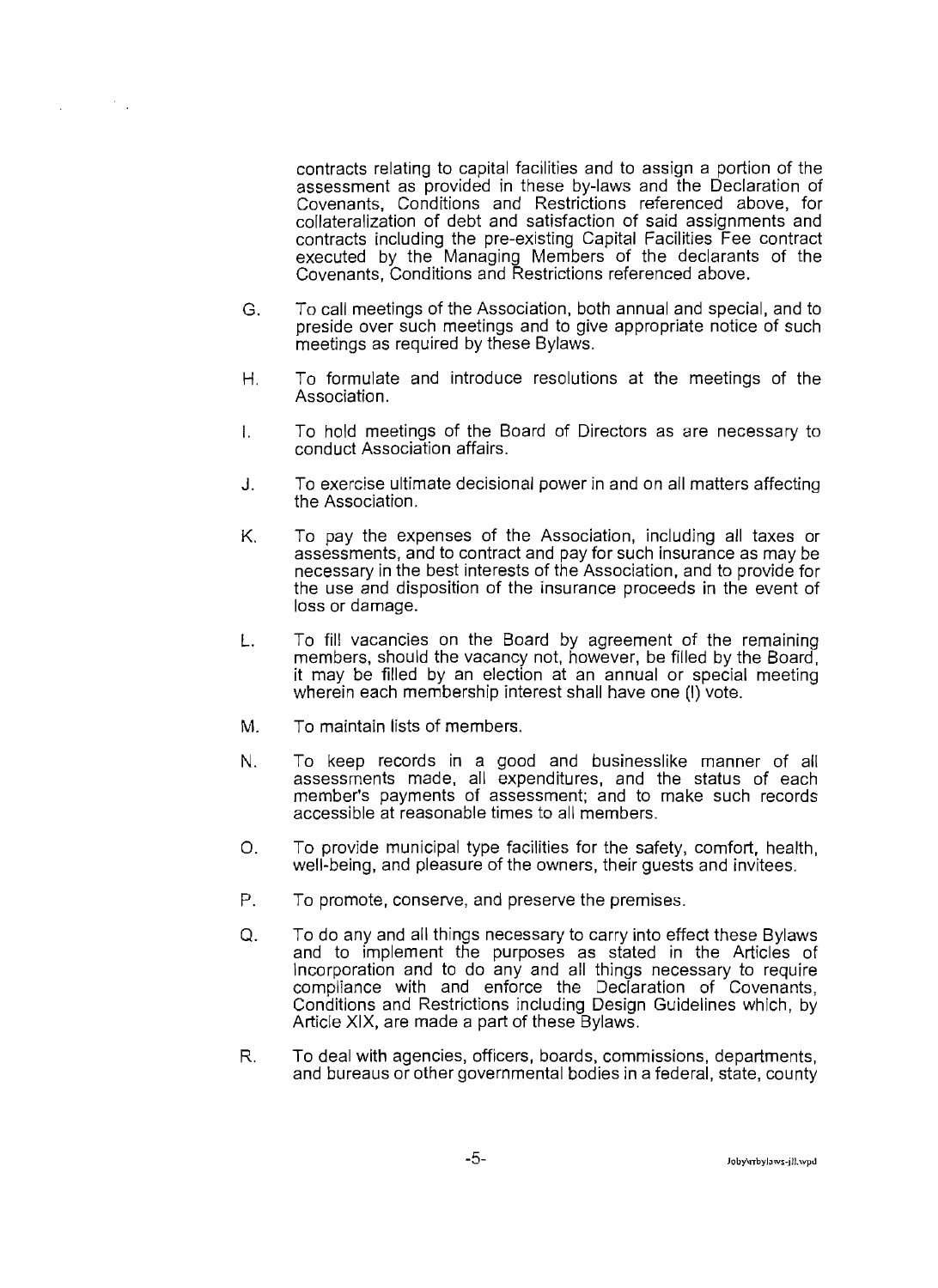and local basis to carry out the above powers, duties, and responsibilities.

S. To establish accounts for operating and/or development funds as set out in the Declaration of Covenants, Conditions and Restrictions including Design Guidelines.

- T. To provide, through assessments, an adequate reserve fund for maintenance, repairs and replacement of those elements in the common area that must be replaced or maintained on a periodic basis.
- U. In addition to the above powers, the Board of Directors shall act and perform the functions of the Architectural Review Committee, or, in the alternative, may appoint an Architectural Review Committee, as referenced in the Covenants, Conditions and Restrictions including Design Guidelines on file and of record in the office of the County Clerk and Recorder of Gallatin County, Montana, and shall have all of the powers, duties, obligations and responsibilities set forth in said document.

#### **ARTICLE IX**

#### **ASSESSMENTS**

The Association, acting through the Board of Directors, shall have the power

to levy assessments on its members. The assessments levied by the Association shall be used exclusively to promote health, safety and welfare of the owners of the property, their guests and invitees and for the improvement of the maintenance of the common areas, open spaces and park areas, to include common road maintenance and utility line maintenance, landscape maintenance in common areas and in parks, property liability insurance, Association employees' wages, mailing costs, common signage, common utility expenses and traffic control signs, and other related expenses incurred on behalf of the Association as further described hereafter.

The annual assessments provided for herein shall commence, for each phase of the development, independently of the other phases and annual assessments will commence to accrue on the first day of the month following the conveyance of the first lot in each phase by the developer to any third party or entity.

There shall be two classes of assessments allowable under these Bylaws: (I) Capital assessments, and (2) Operating assessments.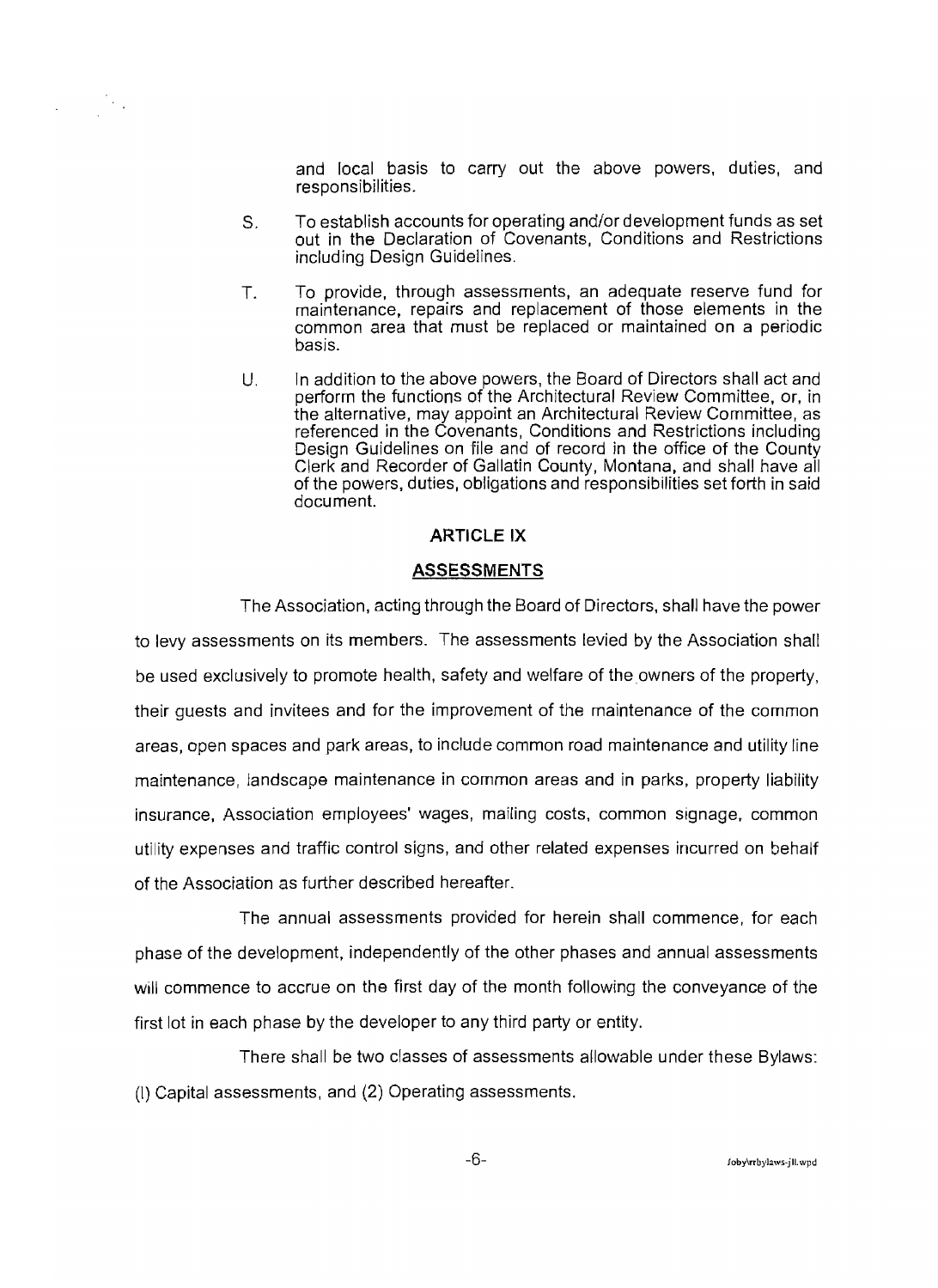Capital assessments shall be for the purpose of acquiring, replacement, or the construction of new facilities, or the major repair or renovation on existing facilities.

Operation assessments shall be for the purpose of sustaining day~to~day activities of the Association, including maintenance of real property including open space, common areas and parks, maintenance of common landscaping, minor repairs, accounting for the Association, common utility expense, liability insurance and other ordinary expenses.

The Board of Directors shall have the final authority to determine under which general heading to make various assessments. Further, the Board may make assessments in either or both categories on each person or persons or entity having a membership interest.

Assessments shall be made on an annual basis and notice thereof shall be mailed by the Secretary of the Board to each member at his address of record on or before the first of June of each year.

All assessments become due thirty (30) days after the date of malling and must be paid within thirty (30) days of the said due date, after which they will become delinquent. The Board shall have authority to impose reasonable interest charges and penalties on amounts which are overdue. Any assessment not paid within thirty (30) days as set forth above shall bear interest at the maximum amount allowed by law. The Association may bring an action against the owner personally obligated to pay the assessment, or foreclose a lien filed against the property. No owner may waive or otherwise escape liability for the assessment provided for herein by non~use or abandonment of his tract

#### **ARTICLE** X

## **BUDGETS**

On or before November 30th of each year, the Board shall prepare and mail to each member a budget which shall include both capital and operating expenses for the

 $-7-$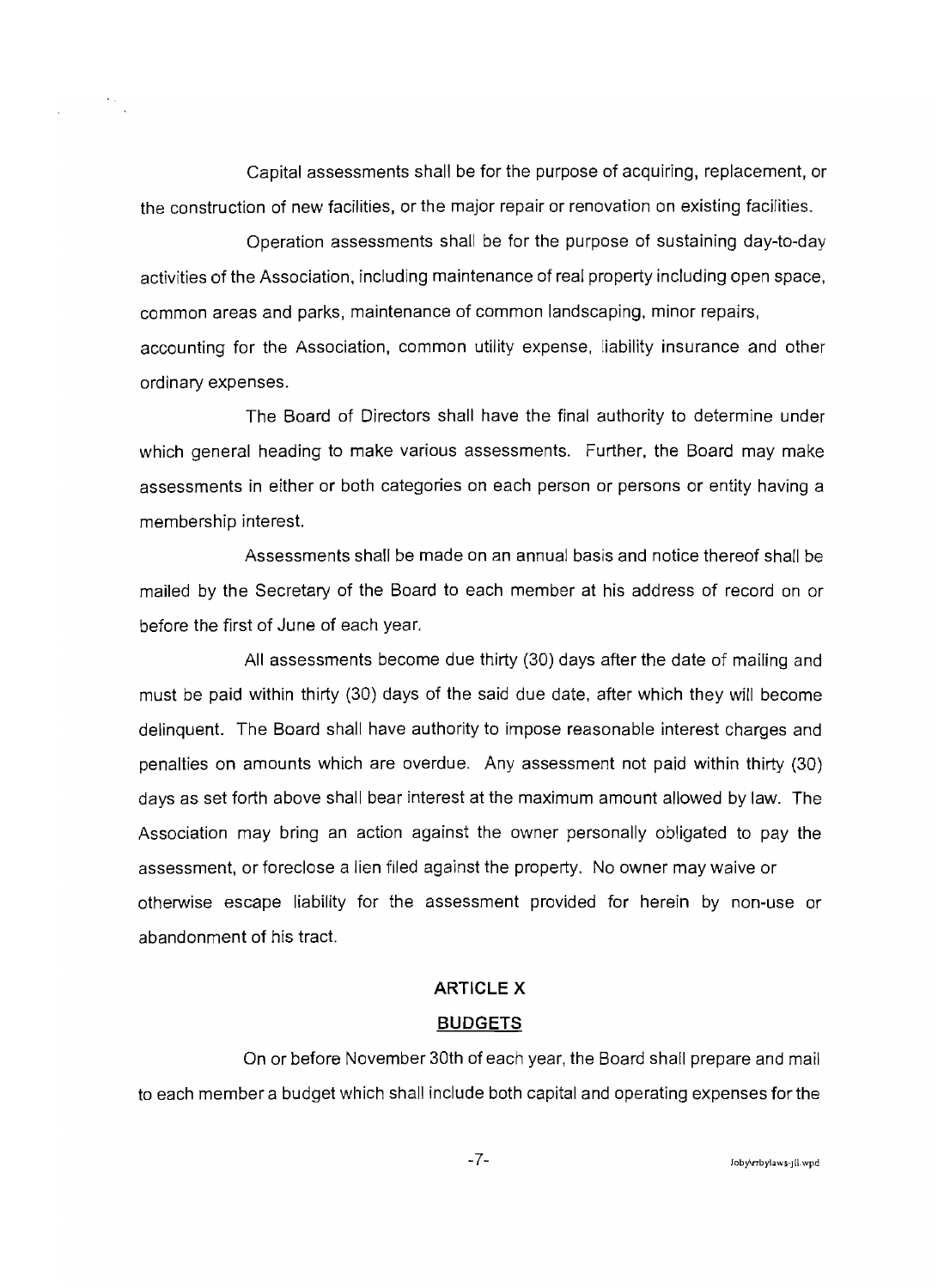forthcoming year. The budget shall be divided by the total number of tracts in the subdivision at the time, and assessments shall be made against each membership interest equally as set forth on the attached schedule.

 $\frac{1}{2}$ 

## **ARTICLE XI**

#### **LIENS FOR ASSESSMENTS AND FORECLOSURES**

All sums assessed, but unpaid for either capital or operating assessments, shall constitute a lien against any tract where the said assessment remains unpaid after sixty (60) days following the date when the same became delinquent, as set forth in paragraph IX above. Such lien shall be superior to all other liens and encumbrances, except for tax and special assessment liens placed by a statutory authority, other statutory liens, and the lien of any first mortgage or a first trust indenture of record.

To evidence such liens, the Association shall prepare a written notice of lien assessment, setting forth the amount of such unpaid indebtedness, the amount of the accrued interest, the late charges thereon, the name of the owner of the tract and a description of the real property. Such notice shall be signed and verified by the Chairman of the Board of Directors, or his/her authorized representative, and shall be recorded in the office of the County Clerk and Recorder. Such lien shall attach from the date of the recording of such notice. Such lien may be enforced by the foreclosure of the defaulting membership interest by the Association in like manner as a mortgage on real property as otherwise provided by law upon the recording of a notice or claim thereof. In any such proceedings, the owner shall be required to pay the costs, expenses, and attorney's fees incurred for filing a lien, and in the event of foreclosing proceedings, additional costs, all expenses, and reasonable attorney's fees incurred.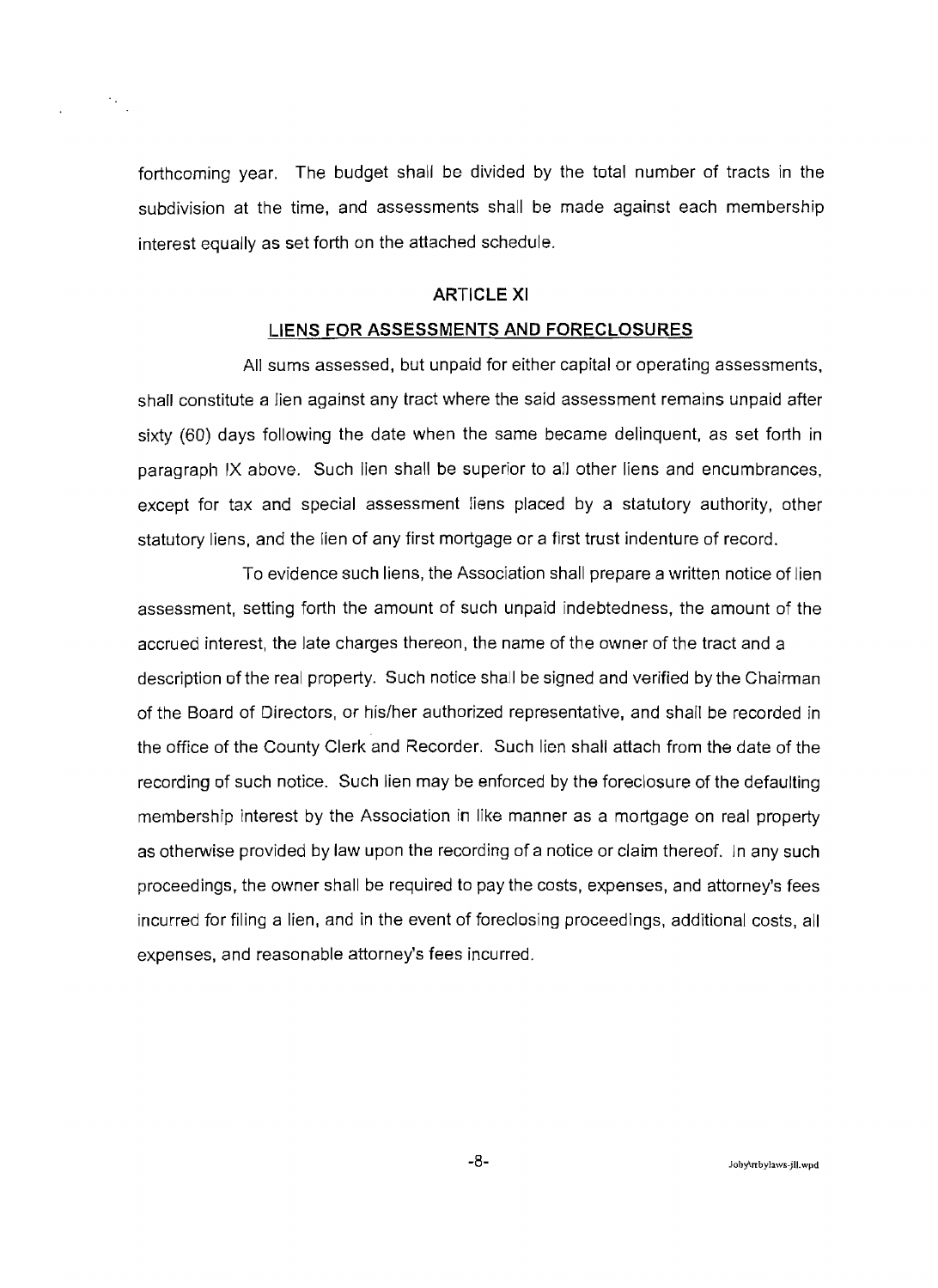# **ARTICLE XII QUORUM**

Meetings of the Association shall be convened at the time and place contained in the notice of such meeting only if a quorum of the membership interest is present either in person or by proxy. A quorum shall consist of thirty percent (30%) of the total membership interest of the Association qualified and eligible to vote at the time. Any membership interest may be represented by the owner thereof or by his agent who has written authority to so act.

## **ARTICLE XIII**

#### **VOTING INTEREST**

Whenever any tract is owned or leased by two or more persons, or by an entity, such person, or persons, or entity must, prior to a meeting where voting may be allowed, among and between themselves, determine who is entitled to vote the membership interest and in what manner it shall be voted. If, in the judgment of the Board, a bona fide and irreconcilable dispute arises as to the voting or right to vote a membership interest, such interest may be declared to be a dispute and for the time such interest is in dispute, it shall have no voting rights. The allocation of votes shall be as set forth on the attached schedule.

#### **ARTICLE XIV**

#### **SECRETARY**

The Secretary of the Board of Directors shall maintain a record of all membership interests in the Association. In order to make a determination of membership interest for any purpose stated in these Bylaws or the laws of the State of Montana, the Board may order the record closed for a stated period of time, which period shall be thirty (30) days at a minimum. Notice of assessments and liability for assessments shall be in the name of the registered owner on the membership list at the time assessments are declared by the Board.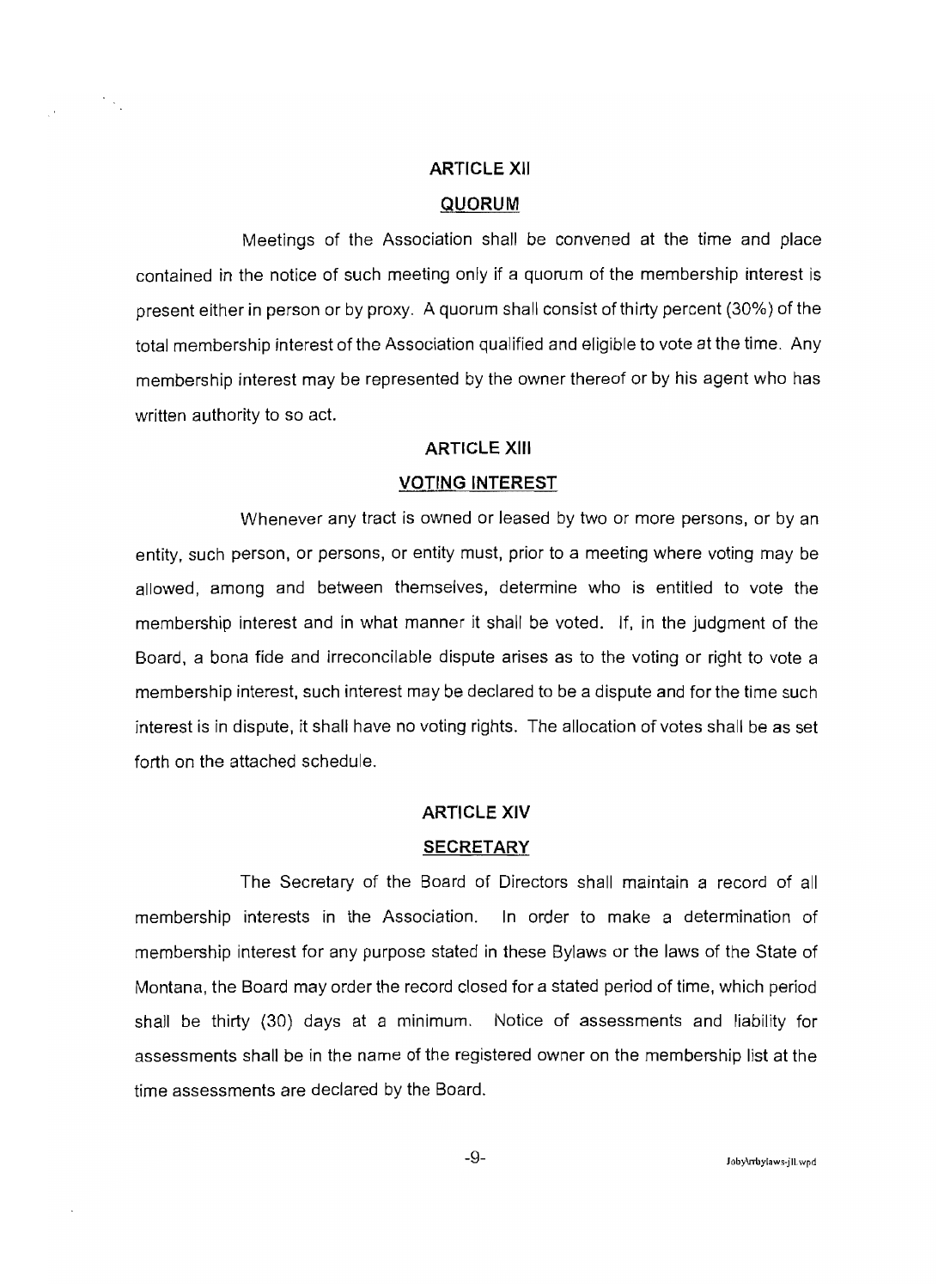## **ARTICLE XV**

## **BOARD MEMBERS**

The initial Board of Directors shall consist of three (3) individuals appointed by the declarant in the covenants for the real property known as River Rock Subdivision and Phase 1 of Royal Village Subdivision. The initial Board of Directors shall continue to serve as set forth hereafter, thereafter the Board of Directors of the Association shall consist of five (5) members. The initial Board of Directors shall be comprised of a majority of members, who shall be an owner of record of lots within the subdivision in various phases within the subdivision. At such time as the initial Board of Directors has relinquished control as set forth in this paragraph, the Board shall consist of members, all of who shall be an owner of record of lots within the subdivision. The individual who receives the most votes in any Board election shall serve as Chairman. Until such time as three-quarters of the tracts shown on that master plan on file with Gallatin County have been sold, and title is transferred to owners, or 7 calendar years from the date of execution of this Document, whichever occurs first, the Owner reserves the right to appoint and remove all members of the Board and to exercise the powers and responsibilities otherwise assigned by the Declaration of Covenants, Conditions and Restrictions, including Design Guidelines and these Bylaws. By expressed written declaration, the initial directors shall have the option to, at any time, turn over to the Association the total responsibility for electing and removing members of the Board.

Members of the Board and their officers, assistant officers, agents and employees acting in good faith on behalf of the Association:

(1) shall not be liable to the owners as a result of their activities as such, for any mistake of judgment, negligence or otherwise, except for their own willful misconduct or bad faith;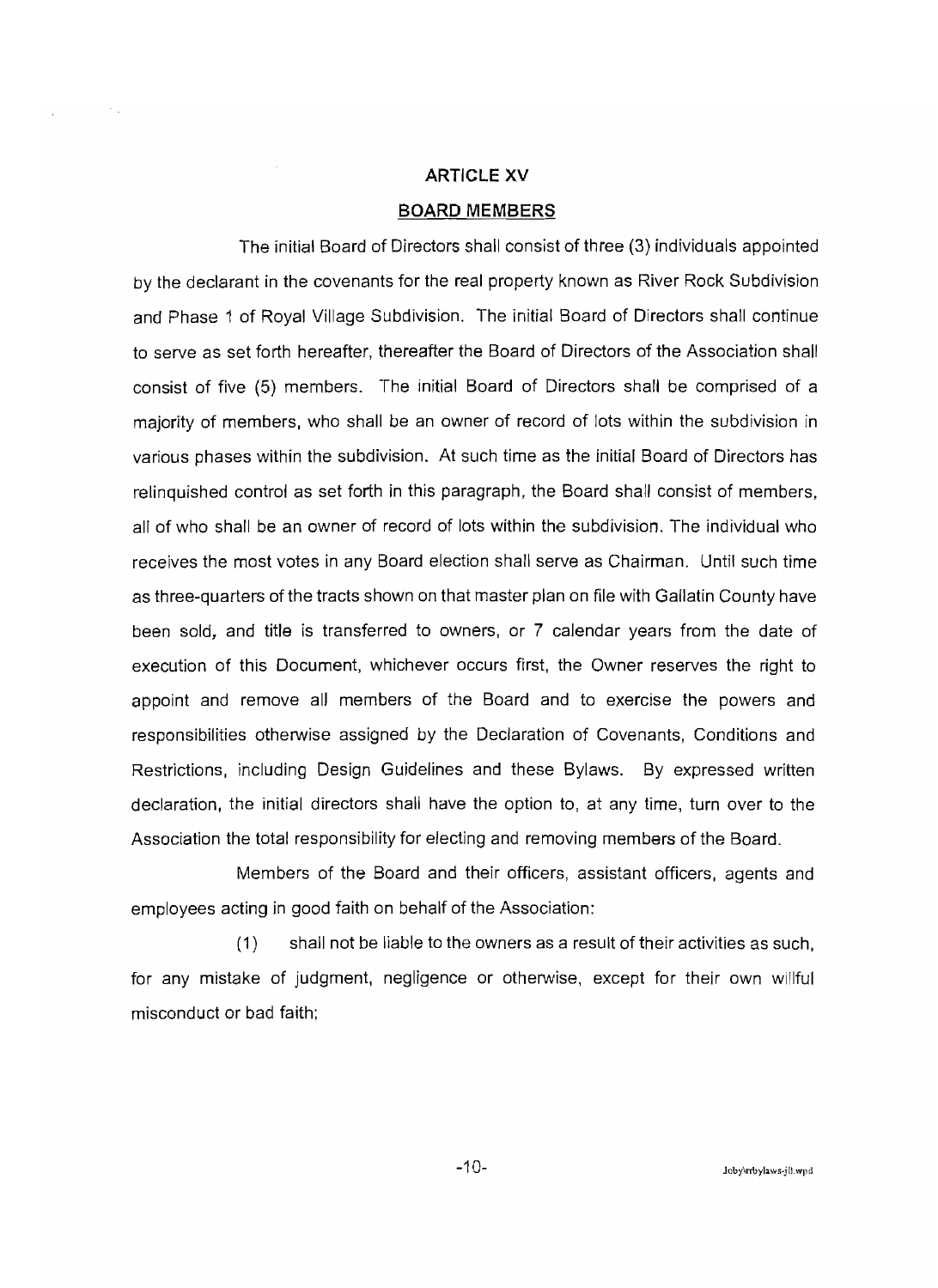(2) shall have no personal liability in contract to an owner or any other person or entity under any agreement, instrument or transaction entered into by them on behalf of the Association in their capacity as such;

 $\mathcal{O}_{\mathcal{A}_{\mathcal{A}}^{(1)}}$ 

 $\frac{1}{2}$  .

(3) shall have no personal liability in tort to any owner or any person or entity, except for their own willful misconduct or bad faith.

(4) shall have no personal liability arising out of the use, misuse or condition of the Property which might, in any way, be assessed against or imputed to them as a result of, or, by virtue of their capacity as such.

#### **ARTICLE XVI**

#### **TERMS AND REPLACEMENT**

The terms of office for members of the Board shall be three (3) years, notwithstanding the fact that the terms shall be staggered. Positions on the Board of Directors shall be filled in the manner hereinafter described. At the first annual meeting of the Association, the members shall elect, by majority vote, five (5) members of the Board of Directors who shall have as their respective term of office one (1), two (2) and three (3) years. At each succeeding annual meeting of the Association an election shall be held to fill the directorship of the Director whose term will next expire.

Any vacancy created by resignation shall be filled immediately by appointment by the remaining Board members. Such appointment must be approved by a majority of the members of the Association in attendance, in person, or by proxy at the next meeting of the Association, whether general or special. If the appointment is not approved, then the members shall fill the vacancy by a majority vote. At any time and for any reason that a vacancy occurs on the Board and an agreement cannot be reached on a successor, then such vacancy shall be filled by the membership interest at large at a . special meeting held for that purpose. At such election, any membership interest may nominate candidates from the floor and voting shall be by ballot and each membership interest shall have one (I) vote. in the event the membership should nominate more than

 $-11-$  Jobykrbylaws-jll. wpd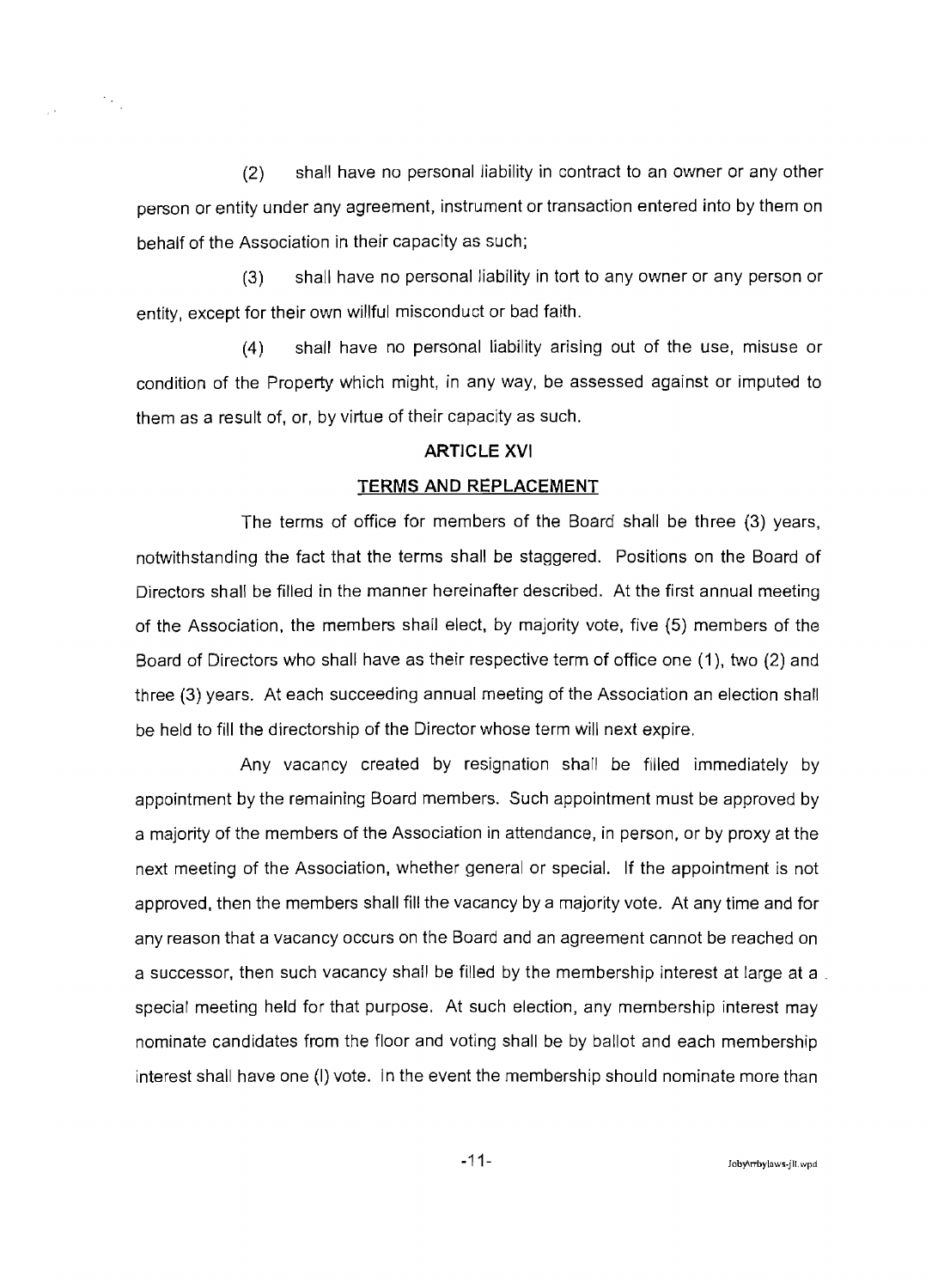three (3) individuals to fill a vacancy. the three individuals receiving the highest number of votes shall become candidates to fill the vacancy and a second vote shall be taken to select one of the three (3). The person receiving the highest number of votes shall be deemed to be elected to fill the vacant position on the Board of Directors.

At any meeting. whether general or special, anyone or all of the members of the Board may be removed and replacements elected upon a majority vote of the total membership interests outstanding and eligible to vote at that time.

## **ARTICLE XVII**

## **COMMITTEES**

Pursuant to the Title 35, Chapter 2, Mont. Code Ann. and, subject to the restrictions stated therein, the Board may appoint committees to act for the Board and to exercise the authority of the Board on matters referred to them by the Board. Such committees may be dissolved at any time by the Board of Directors.

## **ARTICLE XVIII**

#### **INSURANCE**

The Board shall purchase insurance policies to protect the property of the Association against casualty loss and to protect the Association and the Board members, when acting in their official capacity, from liability. The extent and specific nature of coverage shall be determined by the Board.

## **ARTICLE XIX**

#### **COVENANTS**

No acts by the Association or by the Board of Directors shall be contrary to the Declaration of Covenants. Conditions and Restrictions. including Design Guidelines on file with the Clerk and Recorder of GaJlatin County, Montana, and amendments thereto. On its own initiative, the Board may take such action as it deems necessary,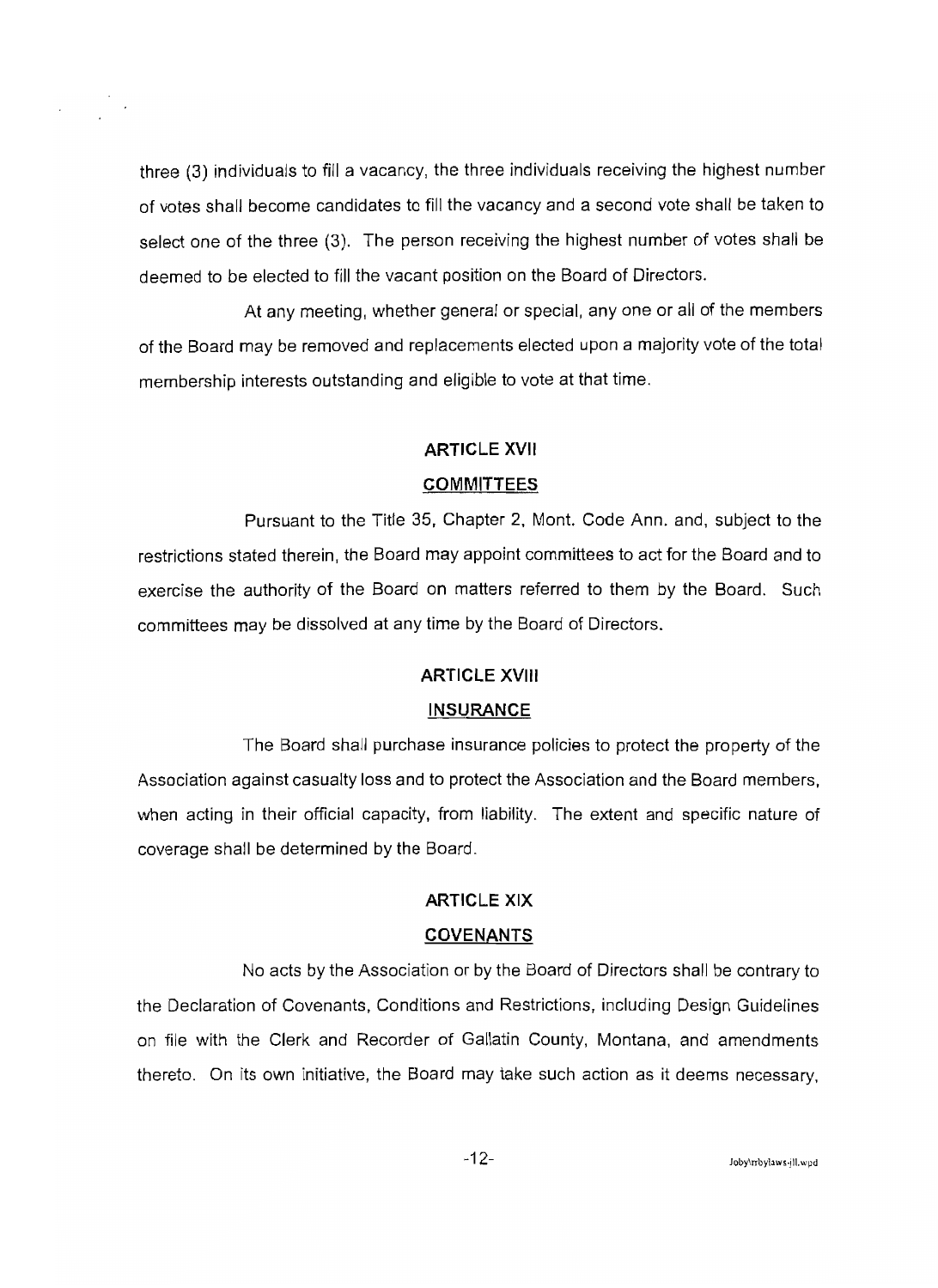including the taking of legal action and initiating suit to enforce the Declaration of Covenants, Conditions and Restrictions, including Design Guidelines.

 $\frac{1}{\sqrt{2}}$ 

whenever  $\alpha\in\mathbb{R}^{d-1}$ 

## ARTICLE XX

## **OFFICERS**

The Board of Directors shall appoint a secretary for the Association. The Board of Directors may. at its discretion, appoint additional officers to generally supervise and control the business of this Corporation and delegate certain powers. duties and responsibilities to such officers. The manner of selection, the qualifications. salaries, if any, the term of office, the method of removal, the scope of duties and responsibilities, and the number of such officers shall be determined by the Board of Directors.

## ARTICLE XXI

#### **COMPENSATION**

Board members shall be reimbursed for any out-of-pocket expenses incurred while acting in their official capacity and may be entitled to a nominal fee for their services as members of the Board of Directors.

## **ARTICLE XXII**

#### **SEVERABILITY**

A determination of invalidity of anyone, or more, of the provisions or conditions hereof, by judgment, order, or decree of a Court shall not affect, in any manner, the other provisions hereof which, shall remain in full force and effect.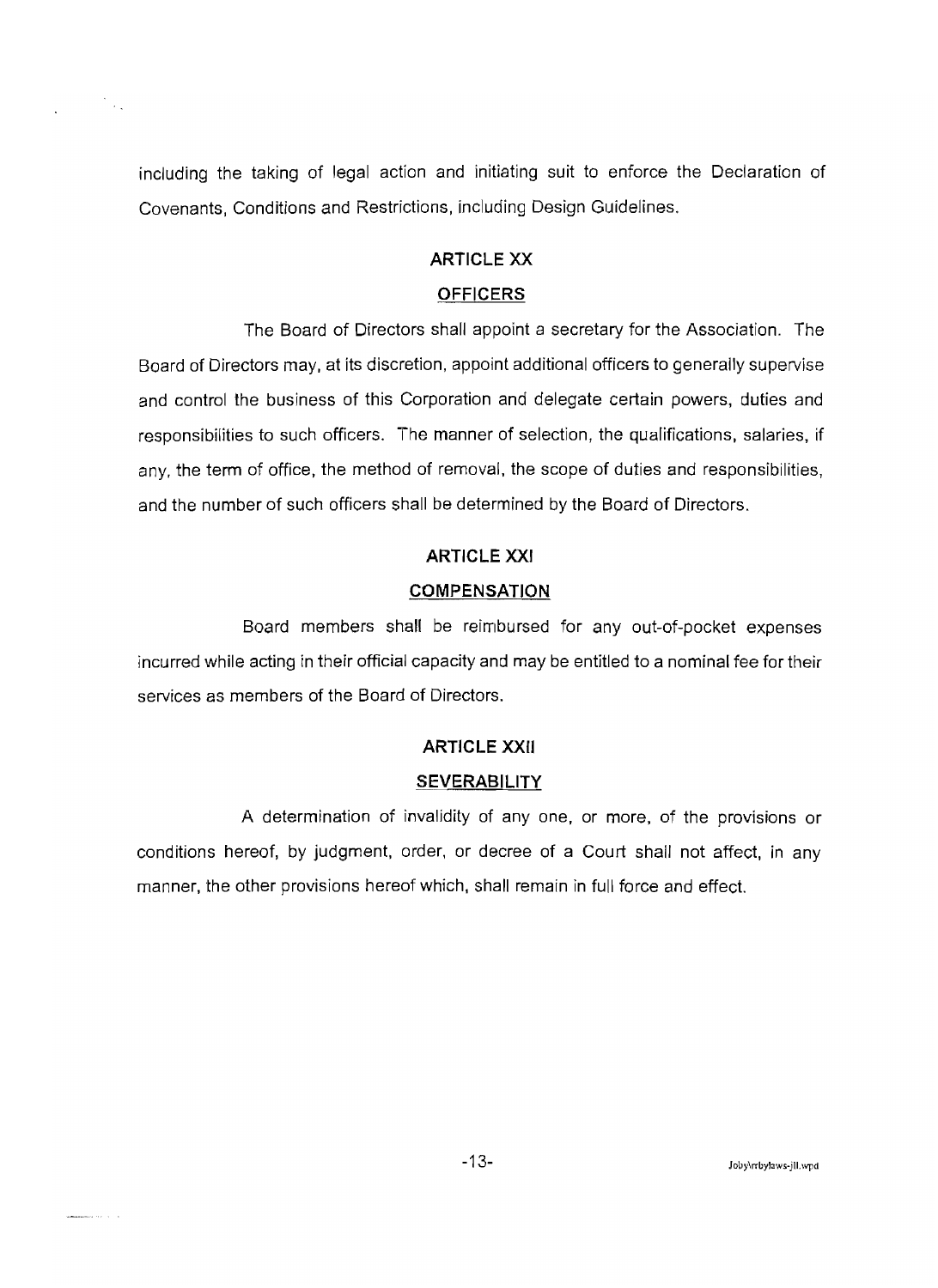## **ARTICLE XXIII**

#### **INTERPRETATION AND AMENDMENT**

The Board of Directors shall have the power to interpret all the provisions of these Bylaws and such interpretation shall be binding on all persons. These Bylaws may be amended from time to time whenever at least fifty-one percent (51 %) of the membership interests shall have voted in favor of such amendment.

TH ESE BYLAWS were adopted by the Board of Directors for **RIVER ROCK**  PROPERTY OWNERS ASSOCIATION, INC. on the <u>ITH day of *Februal* y</u> 2ట .

L. Clmt

STATE OF MONTANA

County of Gallatin )

 $7^{\mu}$  dough  $F$ On this <u>I</u> day of *Exbruary*, *Leel*, before me, a Notary Public for the State of Montana, personally appeared.<u>//thind Poltar, Denes Borges .</u>.. , known to me to be one of the Board of Directors for **RIVER ROCK PROPERTY OWNERS ASSOCIATION, INC.,** and who executed this instrument on behalf of said corporation, and acknowledged to me that such corporation executed the same.

:ss

IN WITNESS WHEREOF, I have hereunto set my hand and affixed my official seal, the day and year in this certificate first above written.

 $\mathcal{A}$  $\mu$ iove written.<br> $\mu$ . /  $\mu$ lle *II}*   $\sqrt{\mathcal{A}}\mathcal{A}\mathcal{A}$ 

Notary Public for the State of Montana المستقلية (Seal) Residing at: المستقلية المستقلية المستقلية المستقلية المستقلية المستقلية المستقلية المستقلية

My Commission Expires: *April - 10 , 2대*3

-14- Jobylrrbylows-jU, wpd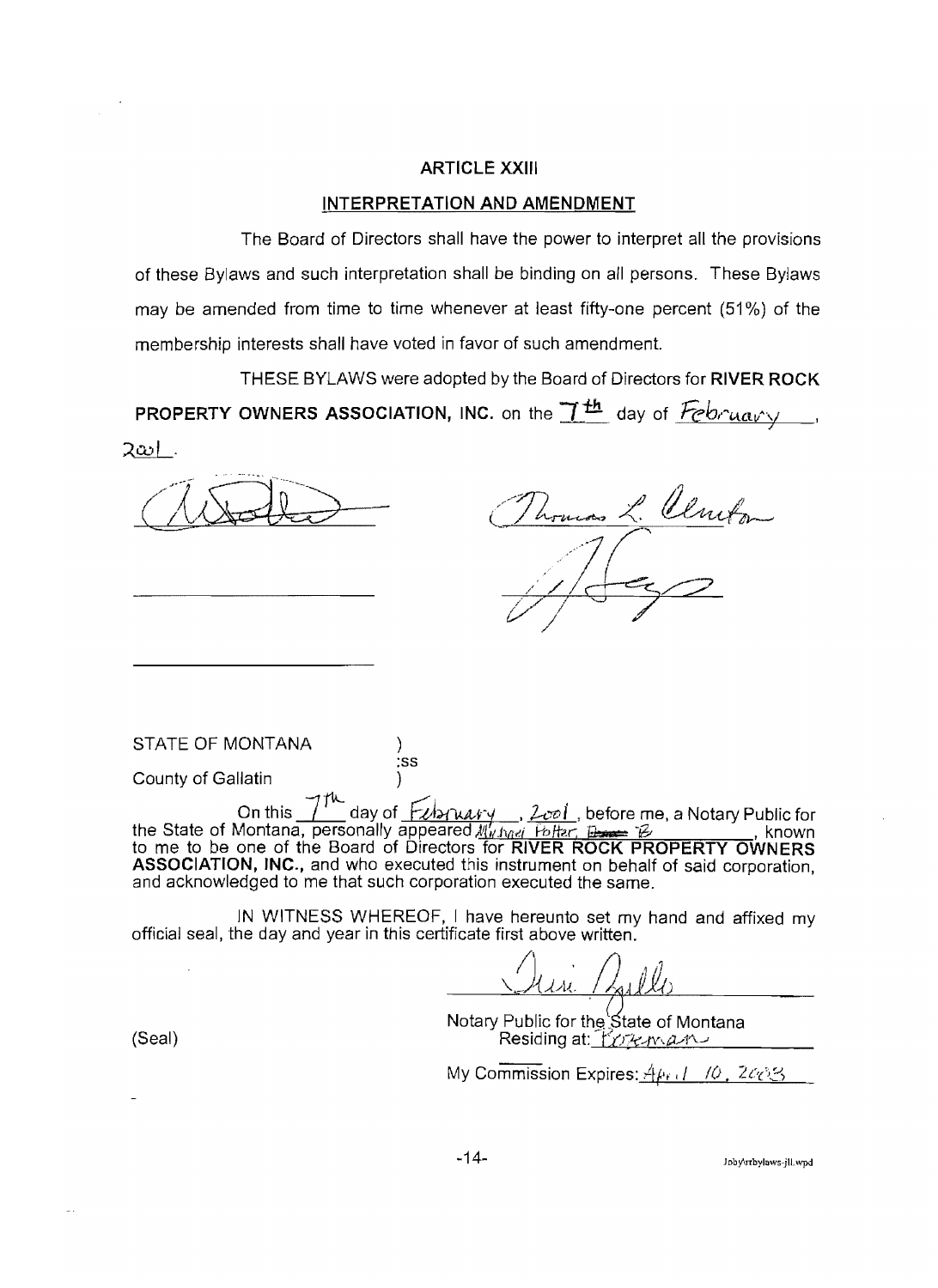#### STATE OF MONTANA (1)

County of Gallatin )

on this  $-7$ <sup>Th</sup> day of *february, 2.cro* , before me, a Notary Public for the State of Montana, personally appeared <u>Themas L. Clinter (Wing</u>, known to me to be one of the Board of Directors for RIVER ROCK PROPERTY OWNERS **ASSOCIATION, INC.,** and who executed this instrument on behalf of said corporation, and acknowledged to me that such corporation executed the same.

:ss

IN WITNESS WHEREOF, I have hereunto set my hand and affixed my official seal, the day and year in this certificate first above written.

\ <u>Ultre /Luilo</u>

Notary Public for the State of Montana (Seal) Residing at: *Boxeavia it* FL- in flatting at: *Boxeavia it* 

My Commission Expires:  $\oplus$ 77

STATE OF MONTANA

County of Gallatin )

*'---1* 'fh.-. r/ b On this day of r VI'/YI!Ltt(1{ ,~tt;u1 , before me, a Notary Public for the State of Montana, personally appeared me to be one of the Board of Directors for RIVER ROCK PROPERTY OWNERS **ASSOCIATION, INC.,** and who executed this instrument on behalf of said corporation, and acknowledged to me that such corporation executed the same.

:ss

IN WITNESS WHEREOF, I have hereunto set my hand and affixed my official seal, the day and year in this certificate first above written.

 $\bigcap$ <u>ran |</u>

Notary Public for the State of Montana  $(Seal)$  Residing at: the Residing at: the Residing at: the Residing at: the Residing at: the Residing at: the Residing at: the Residing at: the Residing at: the Residing at: the Residing at: the Residing at: the Residing a

My Commission Expires: $\sqrt{\varphi_1}$  *[D ,ZDO*.5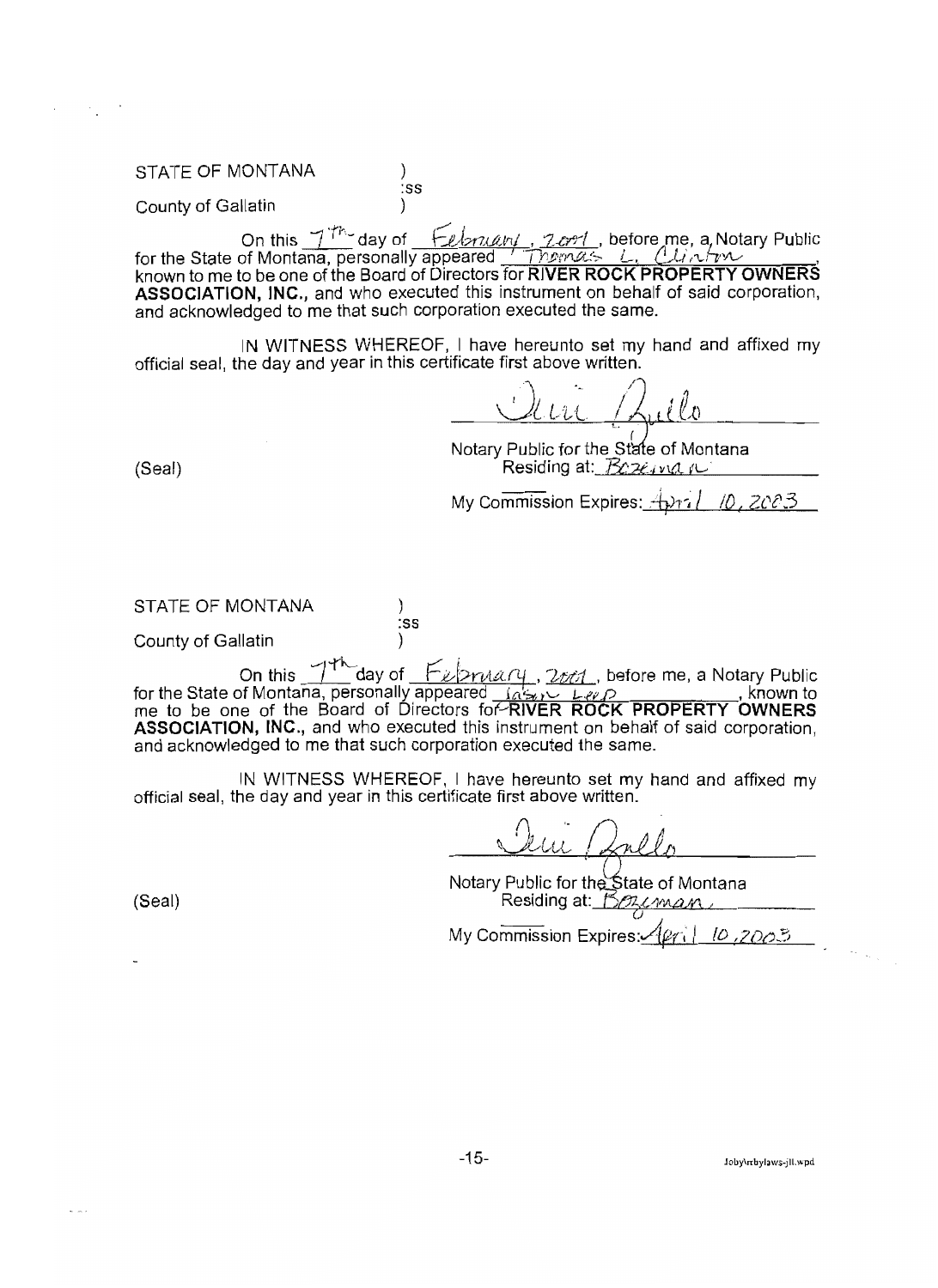STATE OF MONTANA

county of Gallatin )

On this day of for the State of Montana, personally appeared , before me, a Notary Public , known to me to be one of the Board of Directors for **RIVER ROCK PROPERTY OWNERS ASSOCIATION, INC.,** and who executed this instrument on behalf of said corporation, and acknowledged to me that such corporation executed the same.

:ss

)

IN WITNESS WHEREOF, I have hereunto set my hand and affixed my official seal, the day and year in this certificate first above written.

Notary Public for the State of Montana (Seal) Residing at: 2008 (Seal)

My Commission Expires:

STATE OF MONTANA

County of Gallatin )

On this \_\_\_\_\_ day of \_\_\_\_\_\_\_\_\_\_\_\_\_\_\_\_\_\_\_\_\_\_, before me, a Notary Public<br>for the State of Montana, personally appeared \_\_\_\_\_\_\_\_\_\_\_\_\_\_\_\_\_\_\_\_\_\_\_\_\_\_\_\_\_, known to for the State of Montana, personally appeared \_\_\_\_\_\_\_\_\_\_\_\_\_\_\_\_\_\_\_\_\_\_\_\_\_\_\_, known to me to be one of the Board of Directors for **RIVER ROCK PROPERTY OWNERS ASSOCIATION,** INC., and who executed this instrument on behalf of said corporation, and acknowledged to me that such corporation executed the same.

:ss

IN WITNESS WHEREOF, I have hereunto set my hand and affixed my official seal, the day and year in this certificate first above written.

Notary Public for the State of Montana (Seal) Residing at: 2008 Residing at: 2008 Residing at: 2008 Residing at: 2008 Residing at:

My Commission Expires:

-16- Joby\rrbyJaws-jlLwpd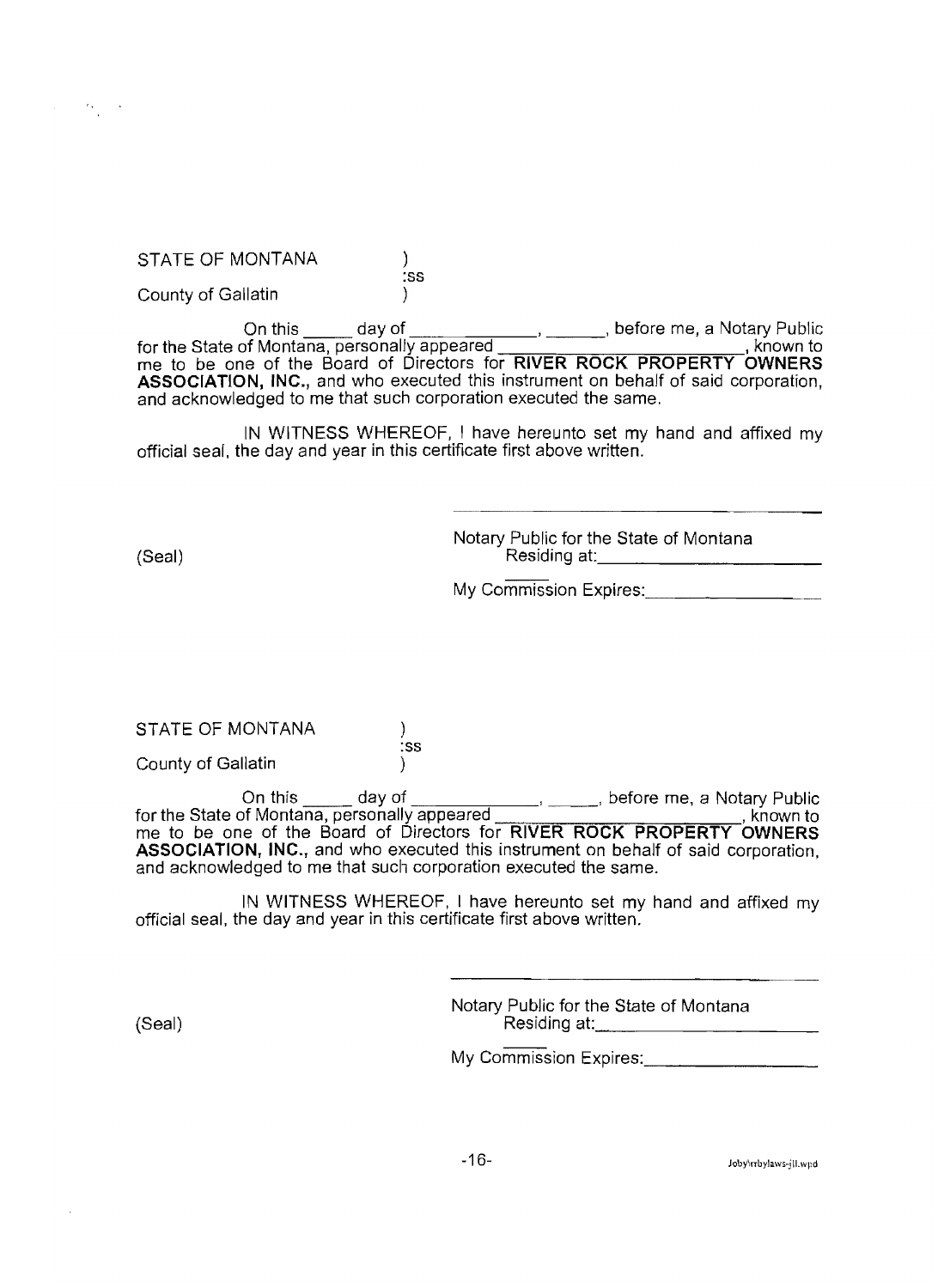THIS DOCUMENT PREPARED BY: Joseph W. Sabol II Attorney and Counselor at Law 225 East Mendenhall Bozeman, Montana 59715 (406) 587-9338

 $\omega = 0.05$ 

 $\overline{a}$ 

.<br>American Film